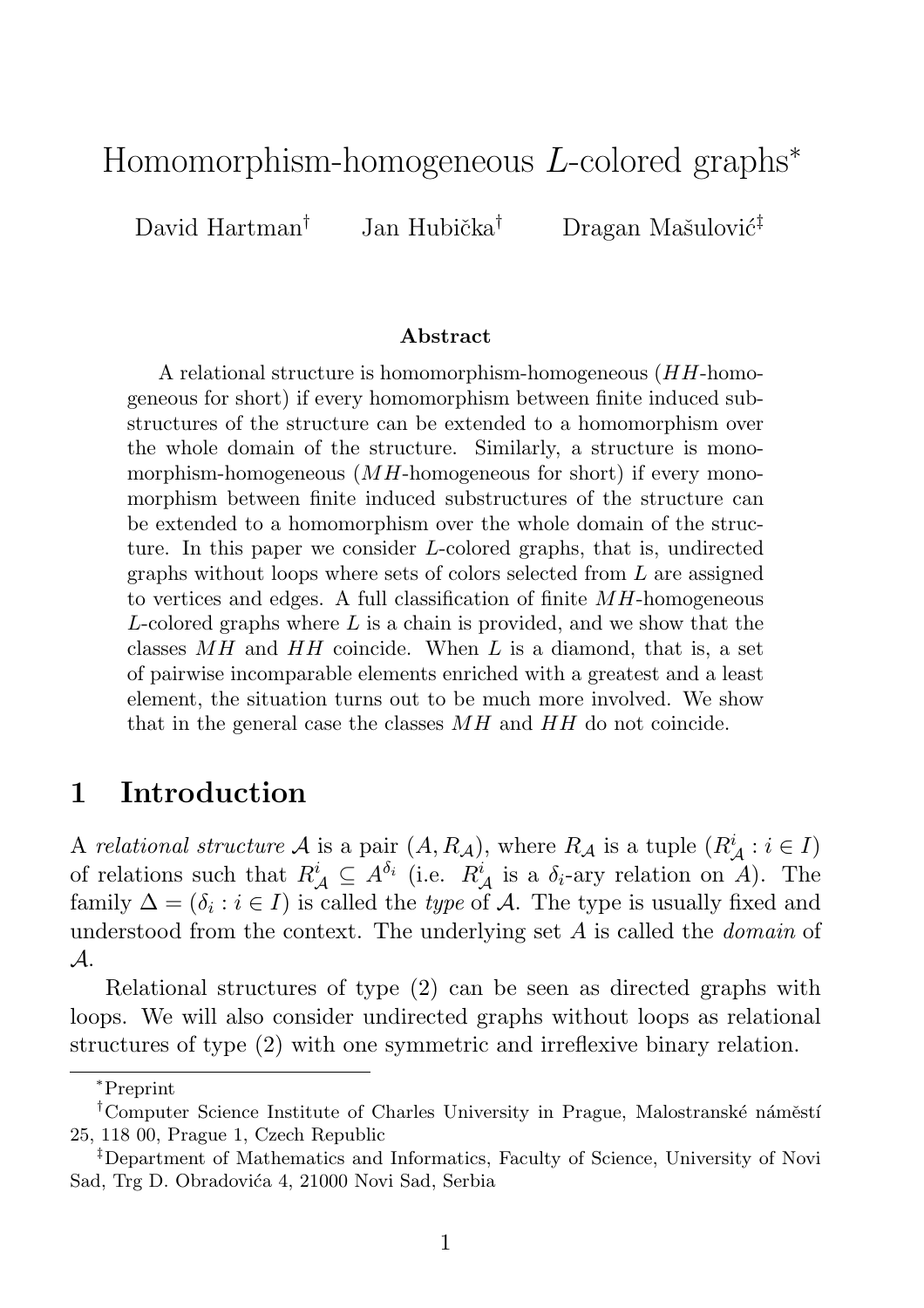For structures  $A = (A, R_A)$  and  $B = (B, R_B)$  a homomorphism f:  $\mathcal{A} \to \mathcal{B}$  is a mapping  $f : A \to B$  such that  $(x_1, x_2, \ldots, x_{\delta_i}) \in R_{\mathcal{A}}^i$  implies  $(f(x_1), f(x_2), \ldots, f(x_{\delta_i})) \in R_{\mathcal{B}}^i$  for each  $i \in I$ . If f is one-to-one then f is called a monomorphism. An isomorphism  $g : A \rightarrow B$  is a bijective mapping  $g: A \to B$  such that  $(x_1, x_2, \ldots, x_{\delta_i}) \in R^i_A \Leftrightarrow (g(x_1), g(x_2), \ldots, g(x_{\delta_i})) \in R^i_{\mathcal{B}}$ for each  $i \in I$ .

An isomorphism from a structure to itself is called an *automorphism*. Similarly, an *endomorphism* is a homomorphism from a structure to itself. Throughout the paper a we write

$$
f = \begin{pmatrix} x_1 & x_2 & \dots & x_n \\ y_1 & y_2 & \dots & y_n \end{pmatrix}
$$

for a mapping  $f: \{x_1, x_2, \ldots, x_n\} \to \{y_1, y_2, \ldots, y_n\}$  such that  $f(x_i) = y_i$ for all  $i \in \{1, 2, ..., n\}.$ 

A structure A is called ultrahomogeneous if every isomorphism between two induced finite substructures of A can be extended to an automorphism of A. There is a long-standing effort to classify all ultrahomogeneous relational structures since the work of Fraissé  $[1]$  (see, for example  $[2,3]$ ).

In this paper we will use the classification of finite undirected graphs without loops provided by Gardiner in [4]. He has shown that a finite graph is ultrahomogeneous if and only if it is isomorphic to one of the following graphs:

- 1. a disjoint union of complete graphs all of the same size,  $\bigcup_{i=1}^{k} K_n$ ,
- 2. multipartite graphs  $K_{n_1,n_2,...,n_k}$  with  $n_i = n_j = ... = n_k$ ,
- 3. the 5-cycle  $C_5$ ,
- 4. the line graph  $L(K_{3,3})$ .

While this class of finite ultrahomogeneous graphs is important in our case we will refer to it as the Gardiner's class or simply as Gardiner graphs.

Quite recently, Cameron and Nešetřil introduced the following variant of homogeneity [5]. A structure  $\mathcal A$  is called homomorphism-homogeneous (HHhomogeneous for short) if every homomorphism between finite induced substructures of  $A$  can be extended to an endomorphism of  $A$ . This notion has motivated a new classification programme. Finite HH-homogeneous undirected graphs are classified as complete and null graphs [5]. Other classes of structures where HH-homogeneous structures have been fully classified are, for example, partially ordered sets in [6] or in [7] and finite tournaments [8].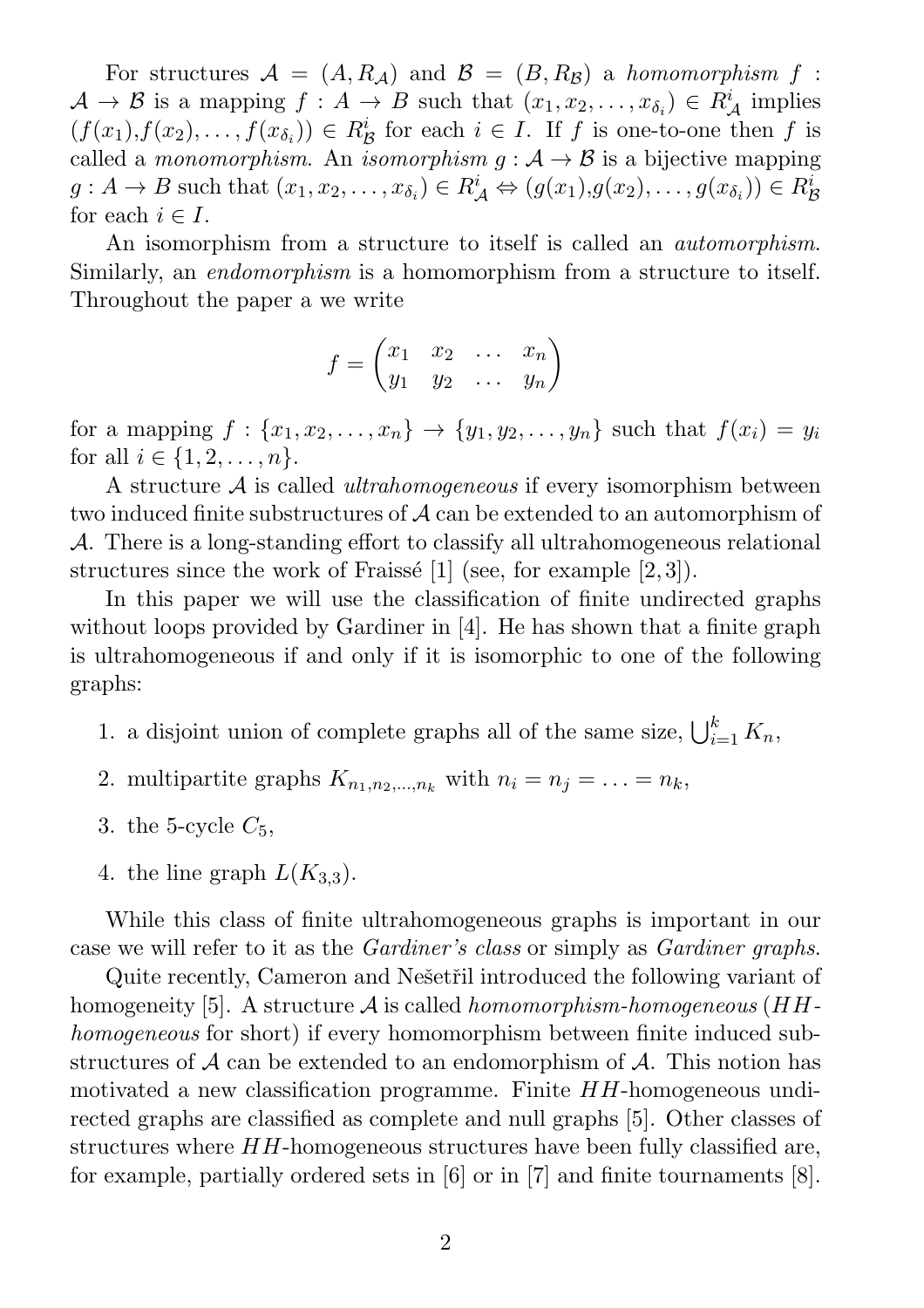

Figure 1: The hierarchy of morphism extension classes for a general relational structure.

Several other variants of homogeneity are also proposed in [5]. For these we follow the notation used in [5, 7]. We say that a structure  $A$  belongs to a class XY if every x-morphism from a finite substructure of  $A$  into  $A$ extends to a y-morphism from A to A where pairs  $(X, x)$  and  $(Y, y)$  can be  $(I, iso), (M, mono)$  and  $(H, homo)$ .

Many of these classes are related. For example MH is a subclass of IH. The obvious inclusions between the morphism extension classes are depicted in Figure 1. Note that, for simplicity, we omit the inclusions implied by transitivity in all diagrams.



Figure 2: The hierarchy of morphism extension classes for graphs [9].

For specific types of relational structures, some classes are known to be equivalent (such as  $HH$  and  $MH$  for graphs [5,9]). This leads to simplified inclusion diagrams. Figure 2 depicts the hierarchy for finite and infinite countable graphs [9], and Figure 3 the hierarchy for partially ordered sets [7].

The main question of the classification programme is to give a catalogue of structures belonging to a given class. The full classification of any of the classes is far from complete. The class II is the most extensively studied one, while the class HH and other variants are less explored. In Section 2 we introduce a rather general notion of  $L$ -colored graphs where  $L$  is a partially ordered set. (We think of L as a poset of admissible combinations of colors ordered by inclusion.) In Sections 3 and 4 we provide classifications of finite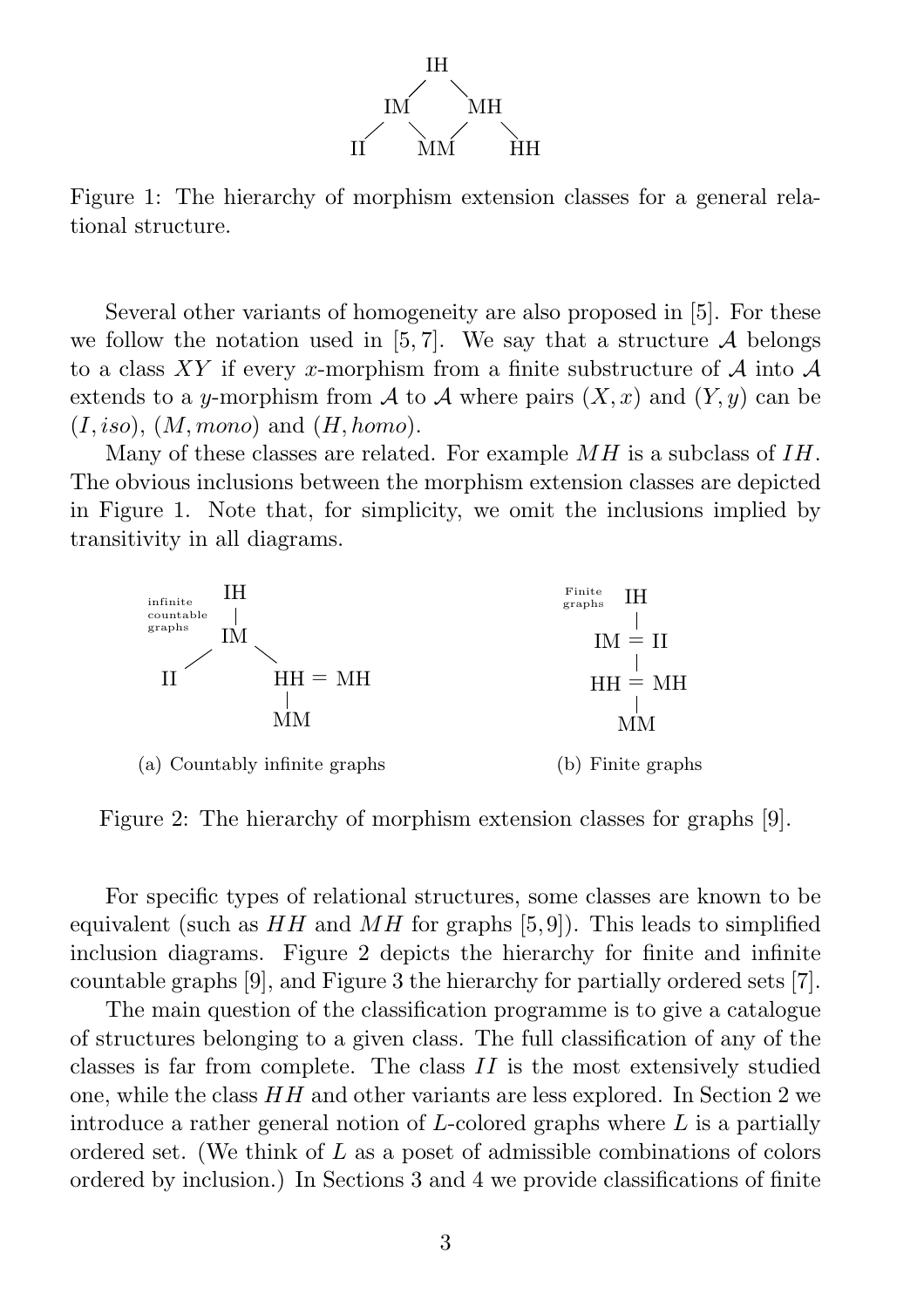

Figure 3: Hierarchy of morphisms extension classes for partially ordered sets [7].

 $MH$ -homogeneous L-colored graphs where L is a chain or a diamond. In all the existing classification results, the classes HH and MH coincide. This leads to the question whether there is a structure that is MH but not HH. We give a positive answer to this question in Section 4. A few more types of structures where the classes MH and HH do not coincide are given in Section 5.

### 2 Multicolored graphs

Let  $G = (V, \mathbf{E})$  with  $\mathbf{E} = (E_1, E_2, \dots, E_m)$  be a relational structure with a collection E of symmetric irreflexive binary relations. This structure is called a *multicolored graph*. In case  $m = 2$  we say that G is a bicolored graph, or shortly a bigraph. Finite HH-homogeneous bigraphs have been classified in [10].

In this paper we propose the study of a related but more general notion which yields a clearer, unifying presentation. Let L be a partially ordered set with the ordering relation  $\leq$ , with the least element 0 and the greatest element 1. An L-colored graph is an ordered triple  $(V, \chi', \chi'')$  such that V is a nonempty set,  $\chi': V \to L$  is an arbitrary function and  $\chi'': V^2 \to L$  is a function satisfying the following:

- 1.  $\chi''(x, x) = 0$ ; and
- 2.  $\chi''(x, y) = \chi''(y, x)$  whenever  $x \neq y$ .

The function  $\chi'$  provides colors of vertices of G, while  $\chi''$  provides colors of edges of G. The two restrictions that we have imposed on  $\chi''$  mean that G is without loops and undirected.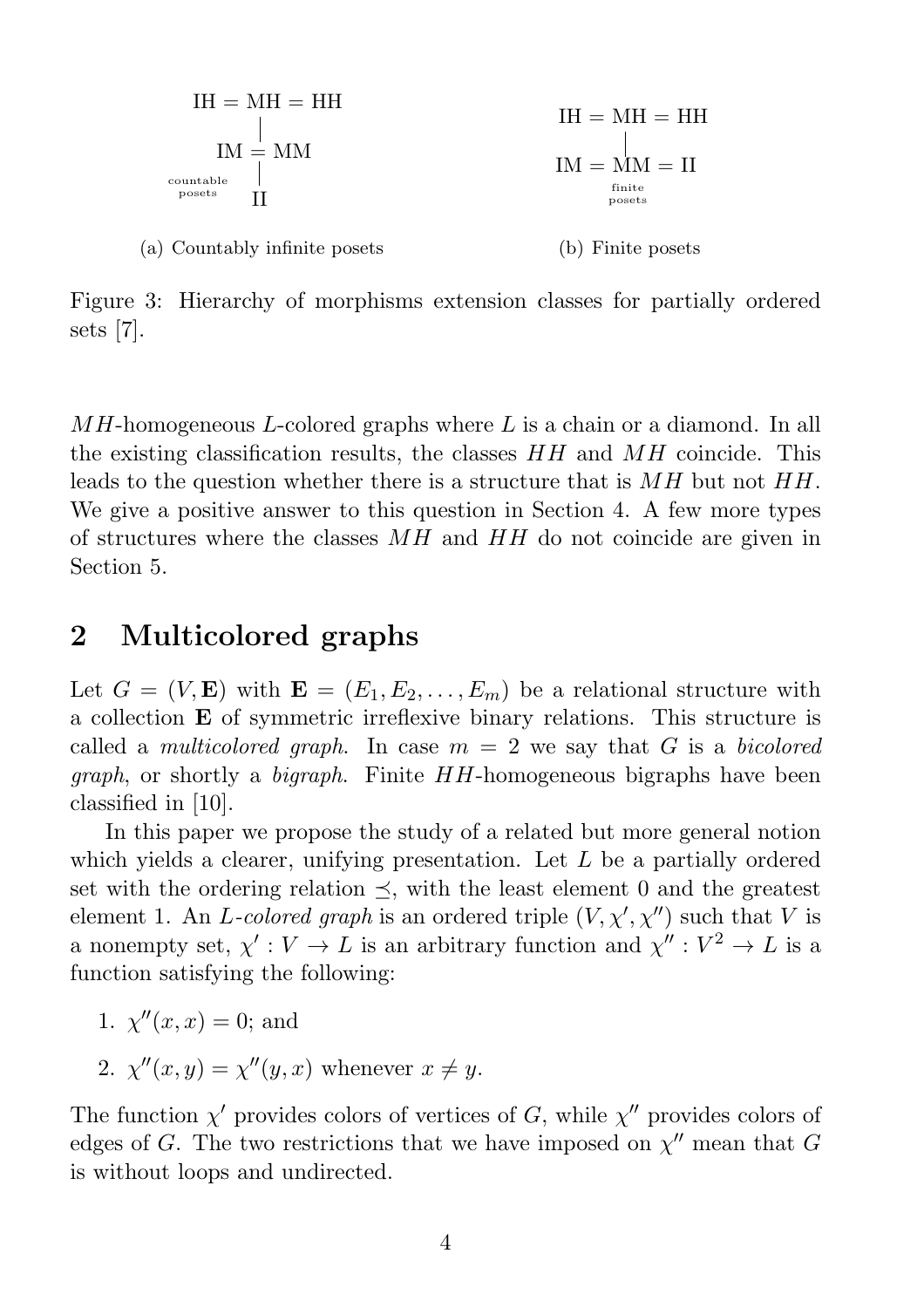A multicolored graph  $(V,(E_1,\ldots,E_m))$  as introduced in [10] can be thought of as an L-colored graph  $(V, \chi', \chi'')$  where  $L = \mathcal{P}(\{1, 2, ..., m\})$ with set-inclusion as the ordering relation,  $\chi'(x) = \emptyset$  (no colors are assigned to vertices), and  $\chi''(x, y) = \{j : \{x, y\} \in E_j\}.$ 

Consequently, the intuition that we have is that  $\chi'(x) = 0$  means that there are no colors assigned to x, and  $\chi'(x) = 1$  means that the vertex x is colored by all the available colors. Analogously,  $\chi''(x, y) = 0$  means that x and y are nonadjacent, while  $\chi''(x, y) = 1$  means that the edge  $\{x, y\}$  is colored by all the available colors.

A homomorphism between two L-colored graphs  $(V_1, \chi'_1, \chi''_1)$  and  $(V_2, \chi'_2, \chi''_2)$ is a mapping  $f: V_1 \to V_2$  such that

$$
\chi'_1(x) \leq \chi'_2(f(x))
$$
 and  $\chi''_1(x, y) \leq \chi''_2(f(x), f(y)),$ 

for all x and y in  $V_1$ .

For  $W \subseteq V$ , a substructure of  $(V, \chi', \chi'')$  induced by W is  $G[W] =$  $(W, \chi' |_{W}, \chi'' |_{W})$ , where  $\chi' |_{W}$  and  $\chi'' |_{W}$  denote the restrictions of  $\chi'$  and  $\chi''$  to W, respectively.

For an L-colored graph  $G = (V, \chi', \chi'')$  and  $\alpha \in L$  let  $W_{\alpha} = \{x \in V :$  $\chi'(x) = \alpha$  and  $G^{(\alpha)} = G[W_{\alpha}].$ 

We say that an L-colored graph  $G = (V, \chi', \chi'')$  is homomorphismhomogeneous (HH-homogeneous for short) if every homomorphism  $f: S \rightarrow$ T between finite induced substructures of G extends to an endomorphism of G. We say that an L-colored graph  $G = (V, \chi', \chi'')$  is MH-homogeneous if every monomorphism  $f : S \to T$  between finite induced substructures of G extends to an endomorphism of G.

Let  $G = (V, \chi', \chi'')$  be an *L*-colored graph, and let  $\theta_G \subseteq V^2$  be the reflexive transitive closure of  $\theta_{\mathcal{C}}^0$  $G = \{(x, y) \in V^2 : \chi''(x, y) \neq 0\}.$  Then  $\theta_G$ is an equivalence relation on  $V$  whose equivalence classes will be referred to as connected components of G. An L-colored graph G is connected if  $\theta_G$  has only one equivalence class. Otherwise, it is *disconnected*. We say that G is complete if  $\chi''(x, y) \neq 0$  for all  $x \neq y$ .

An L-colored graph  $G = (V, \chi', \chi'')$  is vertex-uniform if there exists an  $\alpha \in L$  such that  $\chi'(x) = \alpha$  for all vertices x, and it is edge-uniform if there exists a  $\beta \in L \setminus \{0\}$  such that  $\chi''(x, y) = \beta$  for all vertices x, y such that  $x \neq y$ . We say that an *L*-colored graph  $G = (V, \chi', \chi'')$  is uniform if it is both vertex-uniform and edge-uniform. Up to isomorphim, a finite connected uniform graph is uniquely determined by  $n = |V|$ , the color of vertices  $\alpha$  and the color of edges  $\beta \succ 0$ , and we denote it by  $U(n, \alpha, \beta)$ .

If there is no danger of confusion, we shall write simply  $\chi(x)$  and  $\chi(x, y)$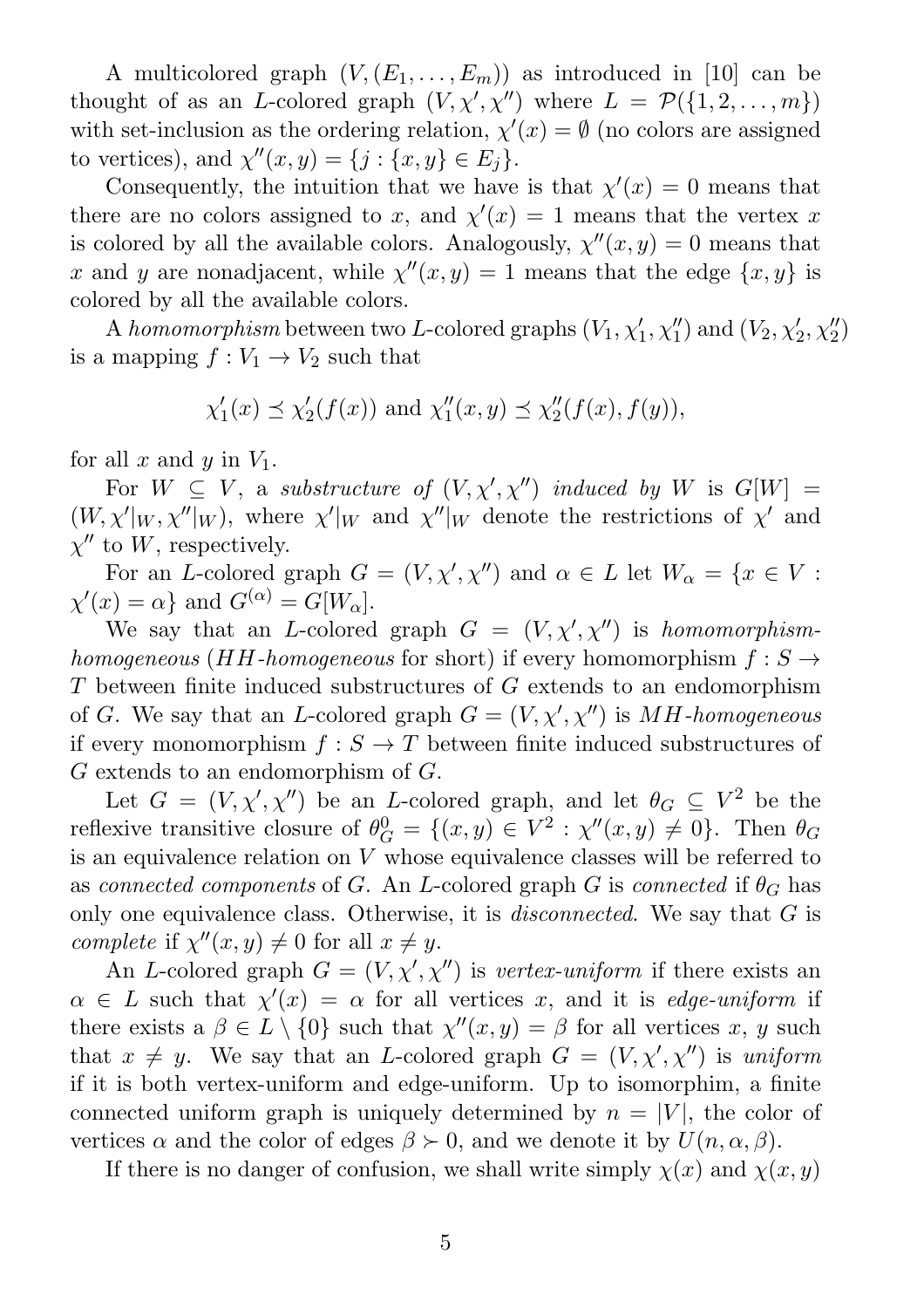instead of  $\chi'(x)$  and  $\chi''(x, y)$ , respectively. Also, the set of vertices of G will be denoted by  $V(G)$ .

Lemma 2.1. Let G be an MH-homogeneous L-colored graph. Assume that there exist three distinct vertices  $a_0, a_1, x \in V(G)$  such that:

(*i*)  $\chi(a_0, a_1) \succ 0$  and  $\chi(x, a_1) \succ 0$ ,

$$
(ii) \ \chi(a_0, x) \preceq \chi(a_0, a_1) \ \text{and} \ \chi(x) \preceq \chi(a_1), \ \text{and}
$$

$$
(iii) \ \chi(a_0, x) \prec \chi(a_0, a_1) \ \text{or} \ \chi(x) \prec \chi(a_1).
$$

Then G is not finite.

*Proof.* Let us construct inductively a sequence of mappings  $f_2, f_3, \ldots$ , and a sequence of vertices  $a_2, a_3, \ldots \in V(G)$  with the following properties:

(1) Let  $m(n) = \max\{j \in \{1, ..., n\} : \chi(x, a_j) \succ 0\}$ . (Note that  $m(n) \ge 1$ due to (i)). The mapping

$$
f_{n+1} = \begin{pmatrix} a_0 & \dots & a_{m(n)-1} & a_{m(n)+1} & \dots & a_n & x \\ a_0 & \dots & a_{m(n)-1} & a_{m(n)+1} & \dots & a_n & a_{m(n)} \end{pmatrix}
$$

is a monomorphism from  $G[a_0, \ldots, a_{m(n)-1}, x, a_{m(n)+1}, \ldots, a_n]$  to  $G[a_0, \ldots, a_n].$ 

- (2) G is MH-homogeneous so there is an endomorphism  $f_{n+1}^*$  of G which extends  $f_{n+1}$  and we let  $a_{n+1} = f_{n+1}^*(a_{m(n)})$ .
- (3)  $a_{n+1} \notin \{x, a_0, \ldots, a_n\}.$
- (4)  $\chi(a_i, a_j) \succ 0$  for all  $i, j \in \{0, \ldots, n+1\}$  such that  $i \neq j$ .
- (5)  $\chi(a_0, a_1) \leq \chi(a_0, a_j)$  and  $\chi(a_1) \leq \chi(a_j)$ , for all  $1 \leq j \leq n+1$ .
- (6)  $\chi(a_j, x) \preceq \chi(a_j, a_k)$  and  $\chi(x) \preceq \chi(a_k)$  for all  $0 \leq j < k \leq n+1$ .

(7) 
$$
\chi(a_0, x) \prec \chi(a_0, a_j)
$$
 or  $\chi(x) \prec \chi(a_j)$ , for all  $1 \leq j \leq n+1$ .

The inductive construction proceeds in several steps, and the corresponding L-colored subgraphs can be depicted as in Figure 4.

The mapping  $f_2 =$  $\int a_0 x$  $a_0$   $a_1$  $\setminus$ is a monomorphism from  $G[a_0,x]$  to  $G[a_0,a_1]$ by (ii), while in case  $n > 2$  the requirement (6) for n (inductive hypothesis) and the fact that  $\chi(a_i, x) = 0$  for  $j > m(n)$  ensure that  $f_{n+1}$  is a monomorphism from from  $G[a_0, \ldots, a_{m(n)-1}, x, a_{m(n)+1}, \ldots, a_n]$  to  $G[a_0, \ldots, a_n]$ . This shows  $(1)$ .

Let us show that (3) holds for  $a_{n+1}$  assuming (1)–(7) for n.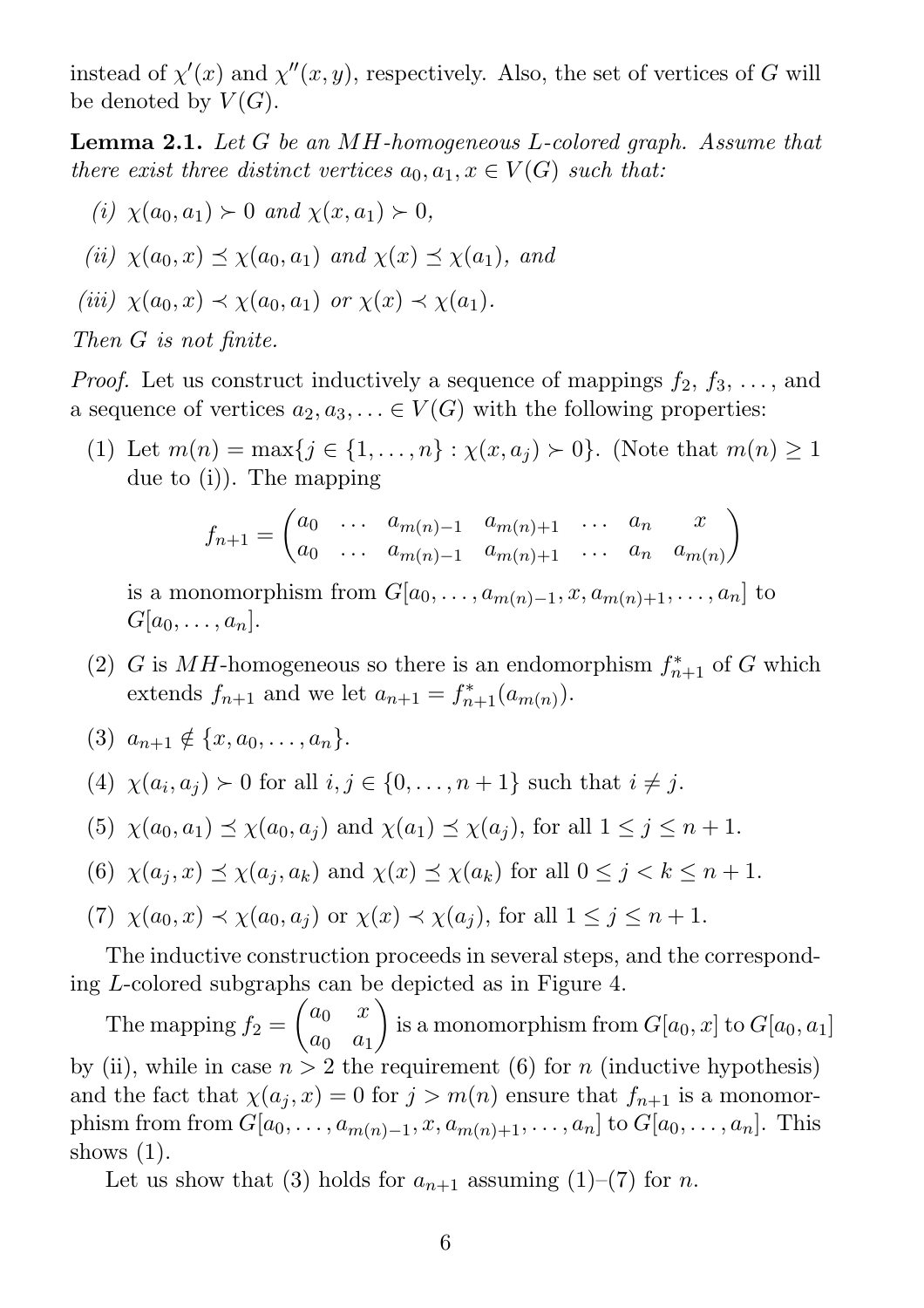

Figure 4: The original subgraph, the first step and general settings for the inductive construction. Bold lines without arrows represent edges—solid lines are those having colors  $\succeq 0$  and dashed those having colors  $\succeq 0$ . Thin lines with full arrows represents mappings and thin lines with empty arrows indicate the direction of the succession in colors.

- if  $a_{n+1} = x$  then  $\chi(a_0, a_{m(n)}) \preceq \chi(f_{n+1}^*(a_0), f_{n+1}^*(a_{m(n)})) = \chi(a_0, x)$ and  $\chi(a_{m(n)}) \preceq \chi(f_{n+1}^*(a_{m(n)})) = \chi(x)$ , which contradicts (7);
- if  $a_{n+1} = a_{m(n)}$  then  $0 = \chi(a_{m(n)}, a_{n+1}) = \chi(f_{n+1}^*(x), f_{n+1}^*(a_{m(n)})) \succeq$  $\chi(x, a_{m(n)})$ , but  $\chi(x, a_{m(n)}) \succ 0$  by definition of  $m(n)$  – contradiction;
- if  $a_{n+1} = a_j$  for some  $j \neq m(n)$  then, by (4),  $0 \prec \chi(a_j, a_{m(n)}) \preceq$  $\chi(f^*_{n+1}(a_j), f^*_{n+1}(a_{m(n)})) = \chi(a_j, a_{n+1}) = \chi(a_j, a_j) = 0$  - contradiction.

Let us show that (4) holds for  $a_{n+1}$  assuming (1)–(7) for n. Clearly, it suffices to show that  $\chi(a_i, a_{n+1}) \succ 0$  for all  $0 \le i \le n$ .

- if  $i \neq m(n)$  then  $\chi(a_i, a_{n+1}) = \chi(f_{n+1}^*(a_i), f_{n+1}^*(a_{m(n)})) \succeq \chi(a_i, a_{m(n)})$ 0 by the induction hypothesis;
- if  $i = m(n)$  then  $\chi(a_{m(n)}, a_{n+1}) = \chi(f_{n+1}^*(x), f_{n+1}^*(a_{m(n)})) \succeq \chi(x, a_{m(n)})$ 0 by definition of  $m(n)$ .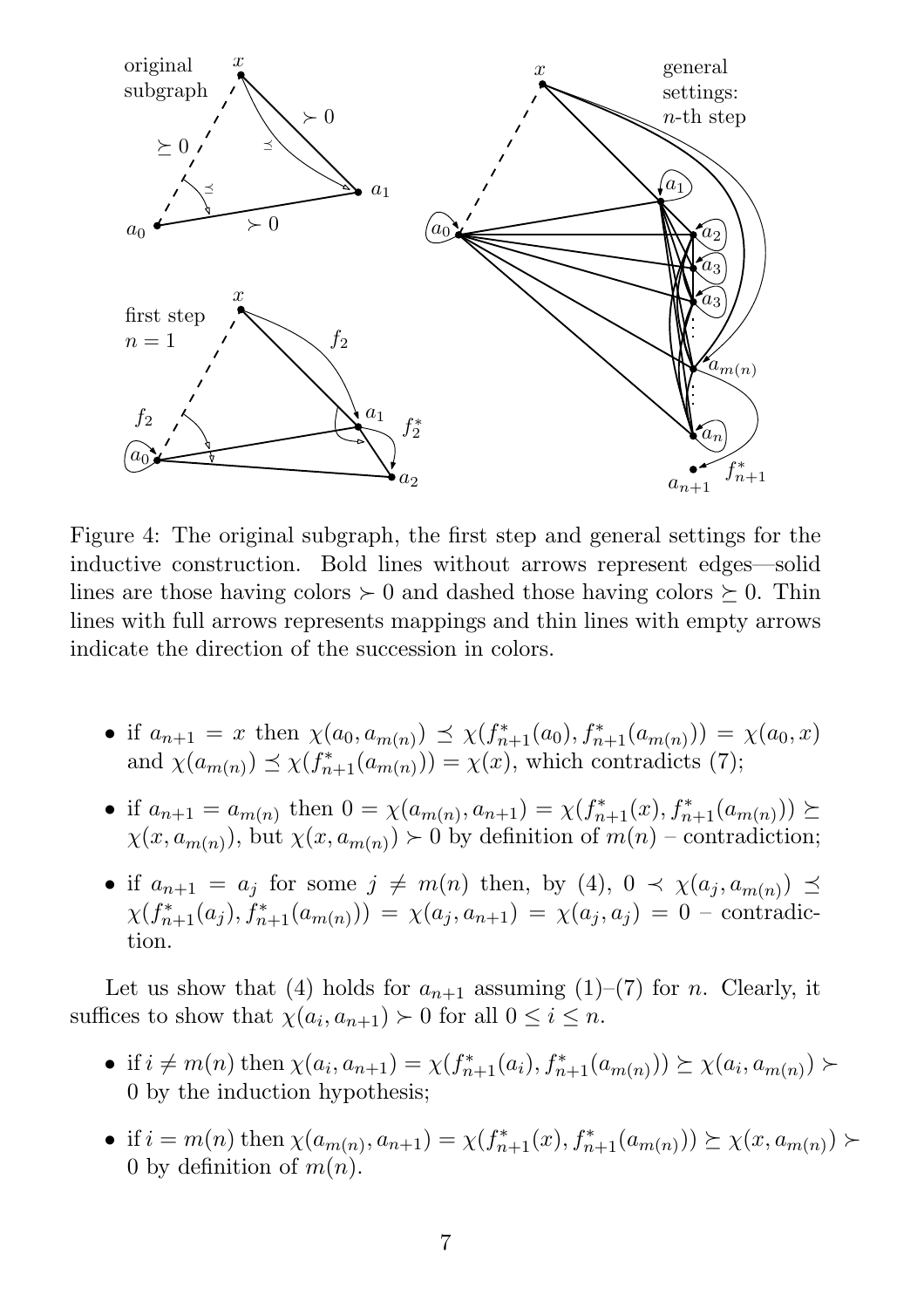To see that (5) holds for  $a_{n+1}$  we use the induction hypothesis and the fact that  $f_{n+1}^*$  is a homomorphism:

- $\chi(a_0, a_1) \preceq \chi(a_0, a_{m(n)}) \preceq \chi(f_{n+1}^*(a_0), f_{n+1}^*(a_{m(n)})) = \chi(a_0, a_{n+1});$
- $\chi(a_1) \preceq \chi(a_{m(n)}) \preceq \chi(f_{n+1}^*(a_{m(n)})) = \chi(a_{n+1}).$

Let us show that (6) holds for  $a_{n+1}$ . As above, from (ii) and (5) we immediately get  $\chi(x) \preceq \chi(a_1) \preceq \chi(a_{n+1})$ . To see that  $\chi(a_j, x) \preceq \chi(a_j, a_{n+1})$ for all  $j \in \{0, \ldots, n\}$  we consider several cases:

- if  $j > m(n)$  then  $\chi(a_i, x) = 0$  by definition of  $m(n)$  so  $\chi(a_i, x) \preceq$  $\chi(a_i, a_{n+1})$  holds trivially;
- if  $j < m(n)$  then using the induction hypothesis and the fact that  $f_n^*$  $n+1$ is a homomorphism we get the following:  $\chi(a_j, x) \preceq \chi(a_j, a_{m(n)}) \preceq \chi(f_{n+1}^*(a_j), f_{n+1}^*(a_{m(n)})) = \chi(a_j, a_{n+1});$
- if  $j = m(n)$  then  $\chi(a_{m(n)}, x) \preceq \chi(f_{n+1}^*(a_{m(n)}), f_{n+1}^*(x)) = \chi(a_{n+1}, a_{m(n)})$ .

Finally, (7) follows from (5) and (iii).

Therefore, G contains an infinite sequence  $a_0, a_1, a_2, \ldots$  of pairwise distinct vertices, so it cannot be finite.  $\Box$ 

In the rest of the paper we restrict our attention to two types of partially ordered sets L: chains and diamonds.

#### 3 L-colored graphs over chains

In this section we classify finite  $MH$ -homogeneous L-colored graphs where L is a bounded chain and show that in this setting the classes MH and  $HH$  coincide. So, let L be a chain with the least element 0 and the greatest element 1.

**Lemma 3.1.** Let G be a finite L-colored graph which is MH-homogeneous. Assume that x, y, z are three distinct vertices of G satisfying  $\chi(x, z) \succ 0$  and  $\chi(y, z) \succ 0$ . Then:

- (a)  $\chi(x, y) \prec \chi(x, z)$  if and only if  $\chi(y) \succ \chi(z)$ ;
- (b)  $\chi(x, y) = \chi(x, z)$  if and only if  $\chi(y) = \chi(z)$ .

*Proof.* Clearly, (b) follows immediately from (a) because L is a chain. Let us show (a). Suppose that G is a finite  $MH$ -homogeneous L-colored graph,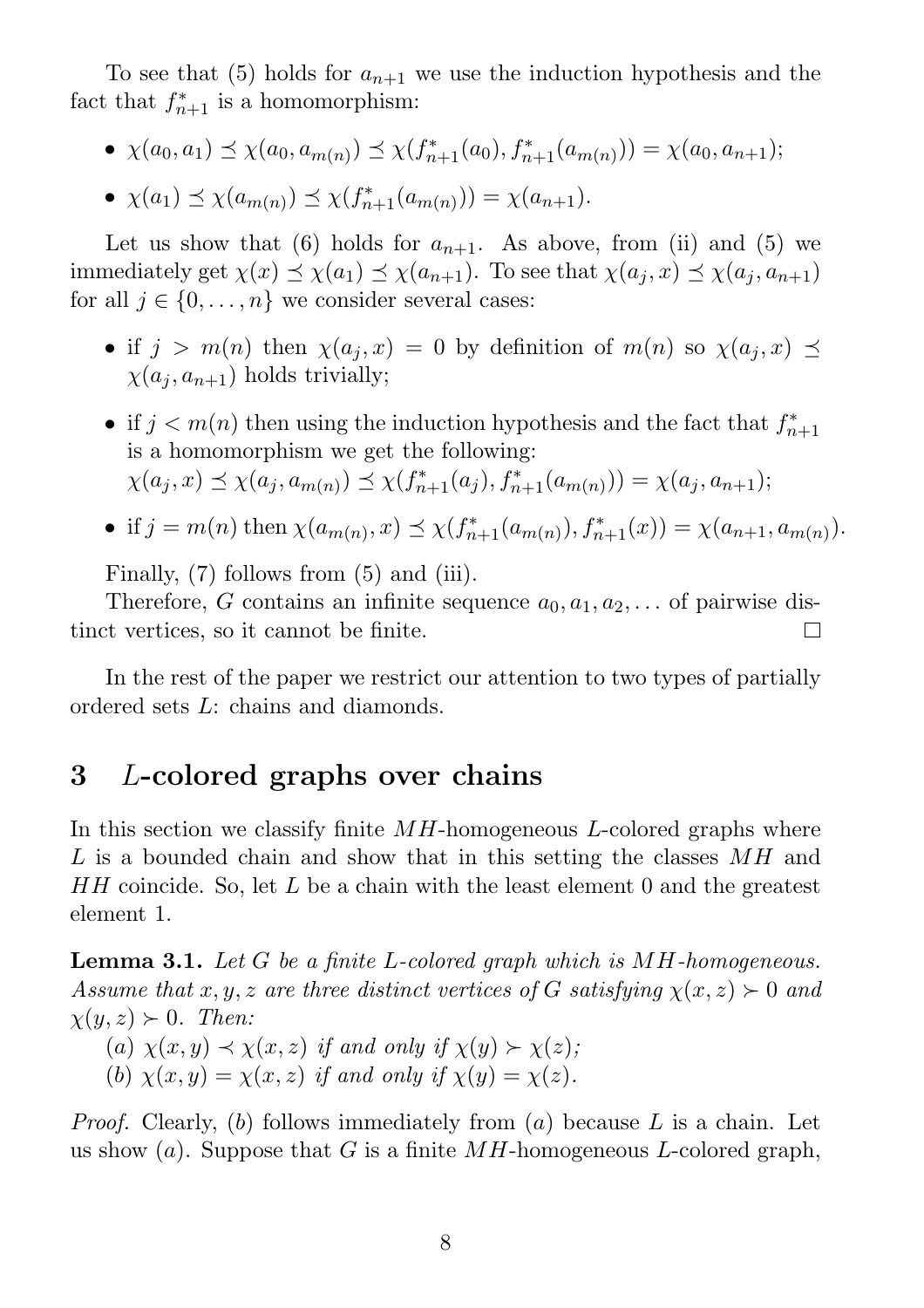and let  $x, y, z$  be three distinct vertices of G satisfying  $\chi(x, z) > 0$  and  $\chi(y, z) \succ 0$  but not (a). Then either

$$
\chi(x, y) \prec \chi(x, z)
$$
 and  $\chi(y) \preceq \chi(z)$ 

or

$$
\chi(x, y) \succeq \chi(x, z)
$$
 and  $\chi(y) \succ \chi(z)$ .

In both cases finiteness of G contradicts Lemma 2.1.

Lemma 3.2. Let G be a finite MH-homogeneous L-colored graph. Then:

(a) for every  $\alpha \in L$ , every connected component of  $G^{(\alpha)}$  is a uniform graph;

- (b) for all  $x, y \in V(G)$ , if  $\chi(x, y) \succ 0$  then  $\chi(x) = \chi(y)$ ;
- $(c)$  every connected component of G is a uniform graph.

*Proof.* (a) Take any  $\alpha \in L$  and let S be a connected component of  $G^{(\alpha)}$ . Then, by the definition of  $G^{(\alpha)}$ , we have that  $\chi(x) = \alpha$  for all  $x \in S$ . Let us show that  $\chi(x, y)$  is constant for all  $x, y \in S$  satisfying  $x \neq y$ . If  $|S| = 1$  or  $|S| = 2$  the claim is trivial. Assume that  $|S| \geq 3$ . Since S is a connected component, it suffices to show that whenever  $x, y, z \in S$  are three distinct vertices such that  $\chi(x, z) \succ 0$  and  $\chi(y, z) \succ 0$ , then  $\chi(x, z) =$  $\chi(y, z) = \chi(x, y)$ . So, let  $x, y, z \in S$  be three distinct vertices satisfying  $\chi(x, z) \succ 0$  and  $\chi(y, z) \succ 0$ . Since  $\chi(y) = \chi(z) = \alpha$ , Lemma 3.1 yields that  $\chi(x, y) = \chi(x, z)$ . Analogously,  $\chi(x, y) = \chi(y, z)$ .

(b) Assume that there exist  $x_1, x_2 \in V(G)$  such that  $\chi(x_1, x_2) \succ 0$  and  $\chi(x_1) \neq \chi(x_2)$ . Without loss of generality we can assume that  $\chi(x_1) \prec$  $\chi(x_2)$ . Let us now construct inductively a sequence of mappings  $f_3, f_4, \ldots$ , and a sequence of vertices  $x_3, x_4, \ldots$  with the following properties:

- (1) the mapping  $f_{n+1}$ :  $\int x_{n-1}$  $\bar{x}_n$  $\setminus$ is a monomorphism from  $G[x_{n-1}]$  to  $G[x_n];$
- (2) G is MH-homogeneous so there is an endomorphism  $f_{n+1}^*$  of G which extends  $f_{n+1}$  and we let  $x_{n+1} = f_{n+1}^*(x_n);$

(3) 
$$
\chi(x_{i-1}) \leq \chi(x_i)
$$
 for all  $i \in \{2, 3, ..., n\}.$ 

The mapping  $f_3$ :  $\sqrt{x_1}$  $\overline{x_2}$  $\setminus$ is easily seen to be a monomorphism from  $G[x_1]$ to  $G[x_2]$  since  $\chi(x_1) \prec \chi(x_2)$ , while in case  $n \geq 3$ , the requirement (3) for  $i = n$  ensures that  $f_{n+1}$  is a monomorphism from  $G[x_{n-1}]$  to  $G[x_n]$ . This

 $\Box$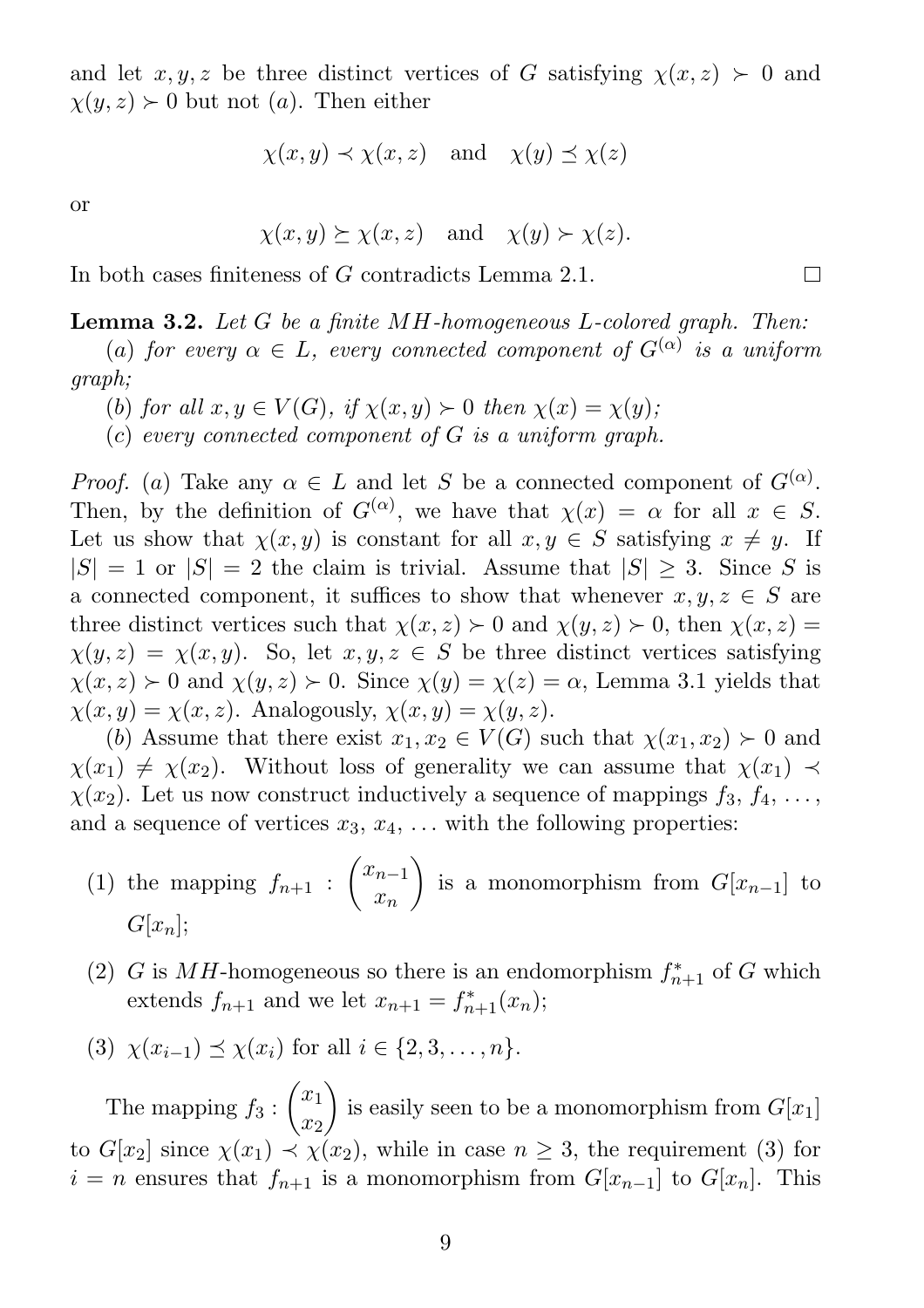shows (1), and (3) for  $i = n + 1$  follows immediately from (2). Note, also, that

$$
\chi(x_{i-1}, x_i) = \chi(f_i^*(x_{i-2}), f_i^*(x_{i-1})) \succeq \chi(x_{i-2}, x_{i-1}),
$$
 for all *i*.

Therefore, we have constructed a sequence of vertices  $x_1, x_2, x_3, \ldots$  such that  $\chi(x_1) \preceq \chi(x_2) \preceq \chi(x_3) \preceq \ldots$  and  $0 \prec \chi(x_1, x_2) \preceq \chi(x_2, x_3) \preceq \chi(x_3, x_4) \preceq$ .... Since  $\chi(x_1) \prec \chi(x_2)$  and since G is finite there exists an n such that  $\chi(x_{n-2}) \prec \chi(x_{n-1}) = \chi(x_n)$ . Then Lemma 3.1 yields that  $\chi(x_{n-2}, x_{n-1}) =$  $\chi(x_{n-2}, x_n) \succ 0$  since  $\chi(x_{n-1}) = \chi(x_n)$ . By the same lemma we also have  $\chi(x_{n-1}, x_n) \prec \chi(x_{n-2}, x_{n-1})$  since  $\chi(x_n) \succ \chi(x_{n-2})$ . On the other hand,  $\chi(x_{n-1}, x_n) \succeq \chi(x_{n-2}, x_{n-1})$  by construction. Contradiction.

 $(c)$  It follows from  $(b)$  that S is a connected component of G if and only if S is a connected component of  $G^{(\alpha)}$  for some  $\alpha \in L$ . Therefore, every connected component of  $G$  is a uniform graph.

**Theorem 3.3.** Let G be a finite L-colored graph where L is a chain with the least element 0 and the greatest element 1. Then the following are equivalent:

- $(1)$  G is HH-homogeneous.
- (2) G is MH-homogeneous,
- (3) G has the following structure:
	- $-$  every connected component of  $G$  is a uniform L-colored graph, and
	- $-$  if  $U(n_1, \alpha_1, \beta_1)$  and  $U(n_2, \alpha_2, \beta_2)$  are connected components of  $G$ such that  $\alpha_1 \preceq \alpha_2$ , then  $n_1 \leq n_2$  and  $\beta_1 \preceq \beta_2$ . Consequently, if  $\alpha_1 = \alpha_2$ , then  $n_1 = n_2$  and  $\beta_1 = \beta_2$ .

*Proof.* (3)  $\Rightarrow$  (1) is easy.

 $(1) \Rightarrow (2)$  is obvious.

 $(2) \Rightarrow (3)$ . Let G be a finite MH-homogeneous L-colored graph. We already know from Lemma 3.2 that every connected component of  $G$  is a uniform graph. So, let  $S_1$  and  $S_2$  be connected components of G such that  $G[S_1] \cong U(n_1, \alpha_1, \beta_1), G[S_2] \cong U(n_2, \alpha_2, \beta_2)$  and assume that  $\alpha_1 \preceq \alpha_2$ . Let x be an arbitrary vertex of  $S_1$  and y an arbitrary vertex of  $S_2$ . Then  $f$ :  $\sqrt{x}$  $\hat{y}$  $\setminus$ is a monomorphism from  $G[x]$  to  $G[y]$ , since  $\chi(x) = \alpha_1 \preceq \alpha_2 = \chi(y)$ . So, by the homogeneity requirement,  $f$  extends to an endomorphism  $f^*$  of  $G$ . It is easy to see that an endomorphism maps a connected component of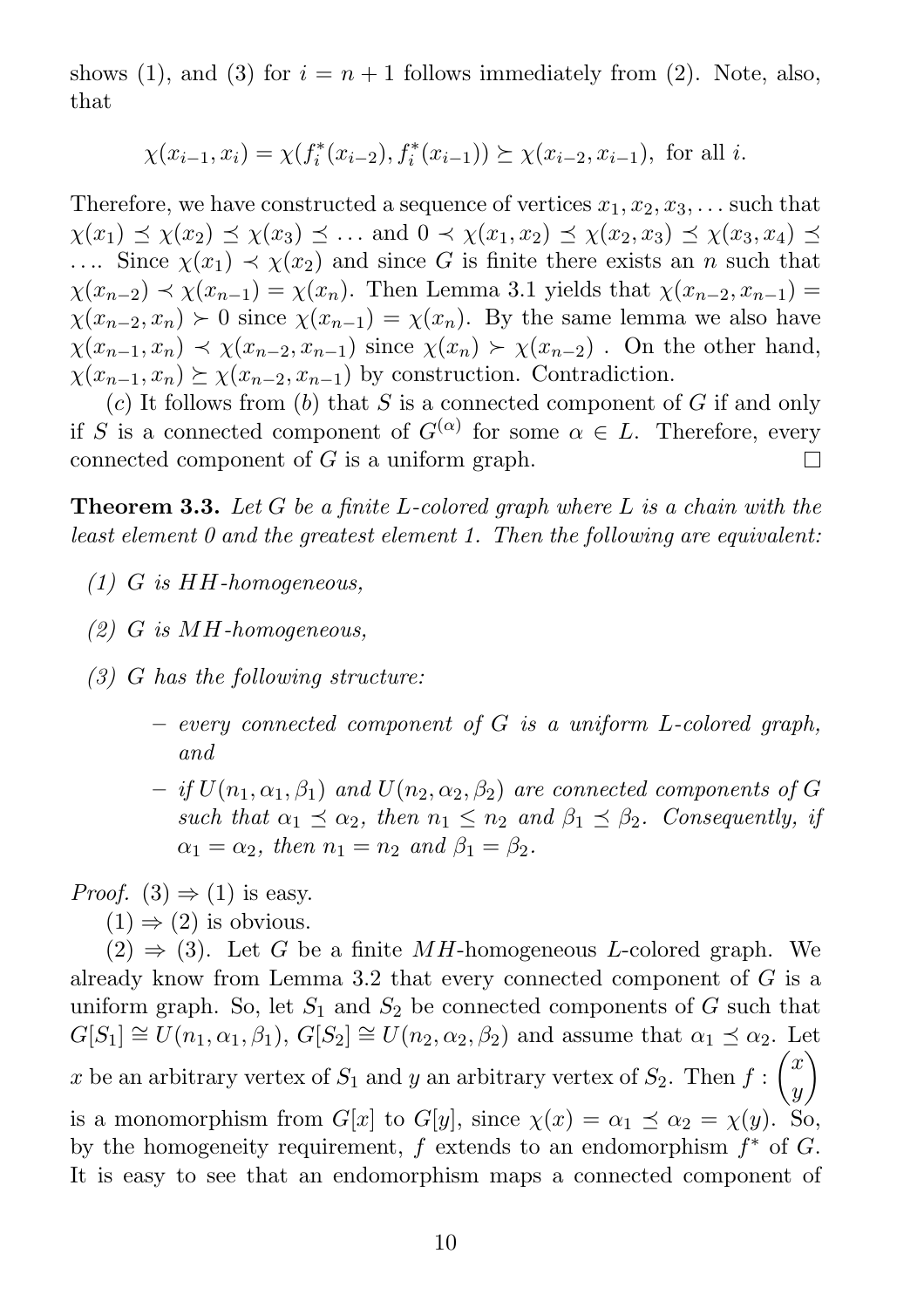G into another connected component of G, so  $f^*(S_1) \subseteq S_2$ , since  $f^*(x) =$  $y \in S_2$ . Moreover,  $f^*|_{S_1}$  is injective (assume that  $x, y \in S_1$  are two distinct vertices such that  $f^*(x) = f^*(y)$ ; then  $\chi(f^*(x), f^*(y)) = 0$  because G is without loops; on the other hand,  $\chi(f^*(x), f^*(y)) \geq \chi(x, y) = \beta_1 > 0$ by the definition of an edge-uniform  $L$ -colored graph – contradiction), so  $n_1 = |S_1| \leq |S_2| = n_2$ . Finally, if  $x, y \in S_1$  are two distinct vertices, then  $\beta_1 = \chi(x, y) \preceq \chi(f^*(x), f^*(y)) = \beta_2.$  $\Box$ 

#### 4 L-colored graphs over diamonds

In this section we consider  $L$ -colored graphs where  $L$  is a diamond. We first consider finite vertex-uniform L-colored graphs and show that in this case the classes MH and HH coincide. We then provide an example of an L-colored graph which is  $MH$ -homogeneous, but not  $HH$ -homogeneous, proving thus that in the general case the classes MH and HH do not coincide for L-colored graphs where  $L$  is a diamond. So, let  $L$  be a diamond with the least element 0 and the greatest element 1.

**Lemma 4.1.** Let G be a finite MH-homogeneous vertex-uniform L-colored graph and assume that there exist  $x_0, y_0 \in V(G)$  such that  $\chi(x_0, y_0) = 1$ . Then the following holds:

- (1) For every vertex x there is a vertex y such that  $\chi(x, y) = 1$ .
- (2) Let  $x, y, z$  be distinct vertices. If  $\chi(x, y) = \chi(y, z) = 1$  then  $\chi(x, z) = 1$ .
- (3) If x and y belong to the same connected component of G then  $\chi(x, y) =$ 1.

*Proof.* (1) Let x be an arbitrary vertex. Then  $f =$  $\sqrt{x_0}$  $\mathcal{X}$  $\setminus$ extends to an endomorphism  $f^*$  of G, so  $\chi(x, f^*(y_0)) = \chi(x_0, y_0) = 1$ .

(2) Let  $\chi(x, y) = \chi(y, z) = 1$ . If  $\chi(x, z) \prec 1$ , Lemma 2.1 yields that G then cannot be finite. Contradiction.

(3) Let S be a maximal set of vertices of G such that  $x \in S$  and  $\chi(u, v) =$ 1 for all  $u, v \in S$  with  $u \neq v$ . Note that  $|S| \geq 2$  due to (1). Let us show that  $S$  coincides with the connected component  $W$  of  $G$  that contains  $x$ . Suppose to the contrary that this is not the case and take any  $z \in W \setminus S$  such that  $\chi(z, y) \succ 0$  for some  $y \in S$ . Without loss of generality we may assume that  $y \neq x$  (because  $|S| \geq 2$ ). Note also that  $\chi(x, z) \neq 1$  and  $\chi(y, z) \neq 1$ . Then Lemma 2.1 vields that G is not finite. Contradiction. Lemma 2.1 yields that G is not finite. Contradiction.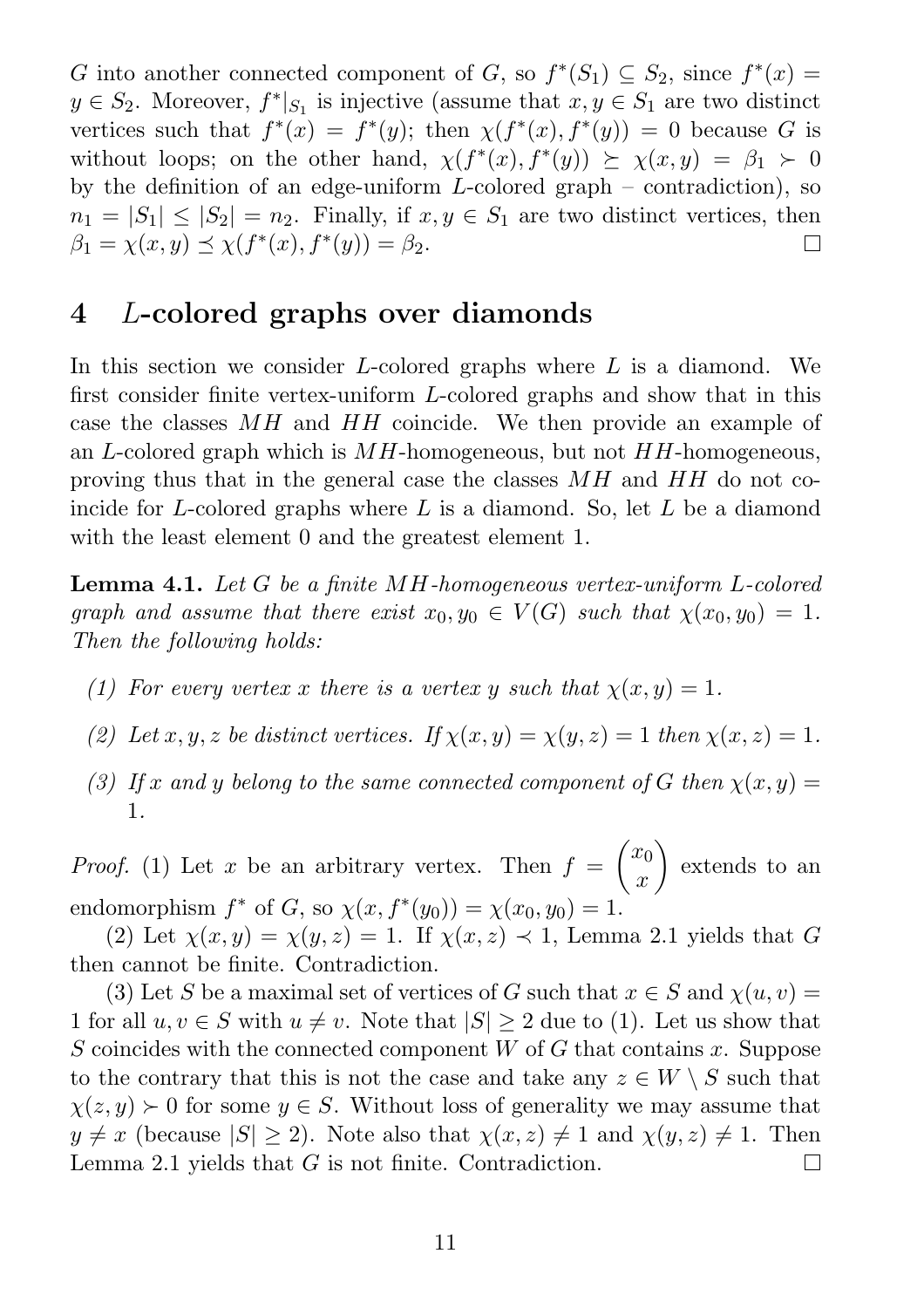Proposition 4.2. Let G be a finite MH-homogeneous vertex-uniform Lcolored graph where every vertex has color  $\alpha \in L$ . Assume that there exist  $x_0, y_0 \in V(G)$  such that  $\chi(x_0, y_0) = 1$ . Then there exists a positive integer n such that every connected component of G is isomorphic to  $U(n, \alpha, 1)$ .

Next, we consider finite  $MH$ -homogeneous vertex-uniform L-colored graphs satisfying  $\chi(x, y) = 1$  for no  $x, y \in V(G)$ .

Proposition 4.3. Let G be a finite connected MH-homogeneous vertexuniform L-colored graph such that  $\chi(x, y) = 1$  for no  $x, y \in V(G)$ . Then G is complete.

*Proof.* Assume, to the contrary, that  $G$  is not complete. Then there exist  $x, y \in V(G)$  such that  $x \neq y$  and  $\chi(x, y) = 0$ . Since G is connected, there exists a sequence  $v_1, v_2, \ldots, v_k$  of vertices of G such that  $x = v_1, y = v_k$ and  $\chi(v_i, v_{i+1}) \succ 0$  for all  $i \in \{1, ..., k-1\}$ . Without loss of generality, we can assume that  $(v_1, v_2, \ldots, v_k)$  is the shortest such sequence, so that  $\chi(v_i, v_j) = 0$  whenever  $j - i > 1$ . Note that  $k \geq 3$  beacuse  $\chi(x, y) = 0$ .  $\begin{pmatrix} v_1 & v_3 \end{pmatrix}$  $\setminus$ Now,  $f =$ is a partial monomorphism which, by the homogeneity  $v_1$   $v_k$ assumption, extends to an endomorphism  $f^*$  of G. Let  $z = f^*(v_2)$ . Note that  $\chi(x, z) \succ 0$  and  $\chi(y, z) \succ 0$ . Therefore, x, y and z provide a configuration which, by Lemma 2.1, ensures that G is not finite. Contradiction.  $\Box$ 

If G is a finite vertex-uniform L-colored graph which is connected and complete, all endomorphisms are automorphisms, and it is easy to see that G is  $HH$ -homogeneous if and only if G is  $MH$ -homogeneous if and only if  $G$  is ultrahomogeneous. On the other hand, if  $G$  is a finite vertex-uniform L-colored graph wich is not connected and has the property that  $\chi(x, y) \prec 1$ for all  $x, y \in V(G)$ , then by Proposition 4.3 every connected component of G is complete and all components have to be be isomorphic. So, we have the following partial classification result which depends on the classification of all finite ultrahomogeneous edge colored graphs (and this is a long-standing open problem):

**Theorem 4.4.** Let L be a diamond with the least element 0 and the greatest element 1. The following are equivalent for a finite vertex-uniform L-colored qraph G where every vertex is colored by  $\alpha \in L$ :

- (1) G is HH-homogeneous,
- (2) G is MH-homogeneous,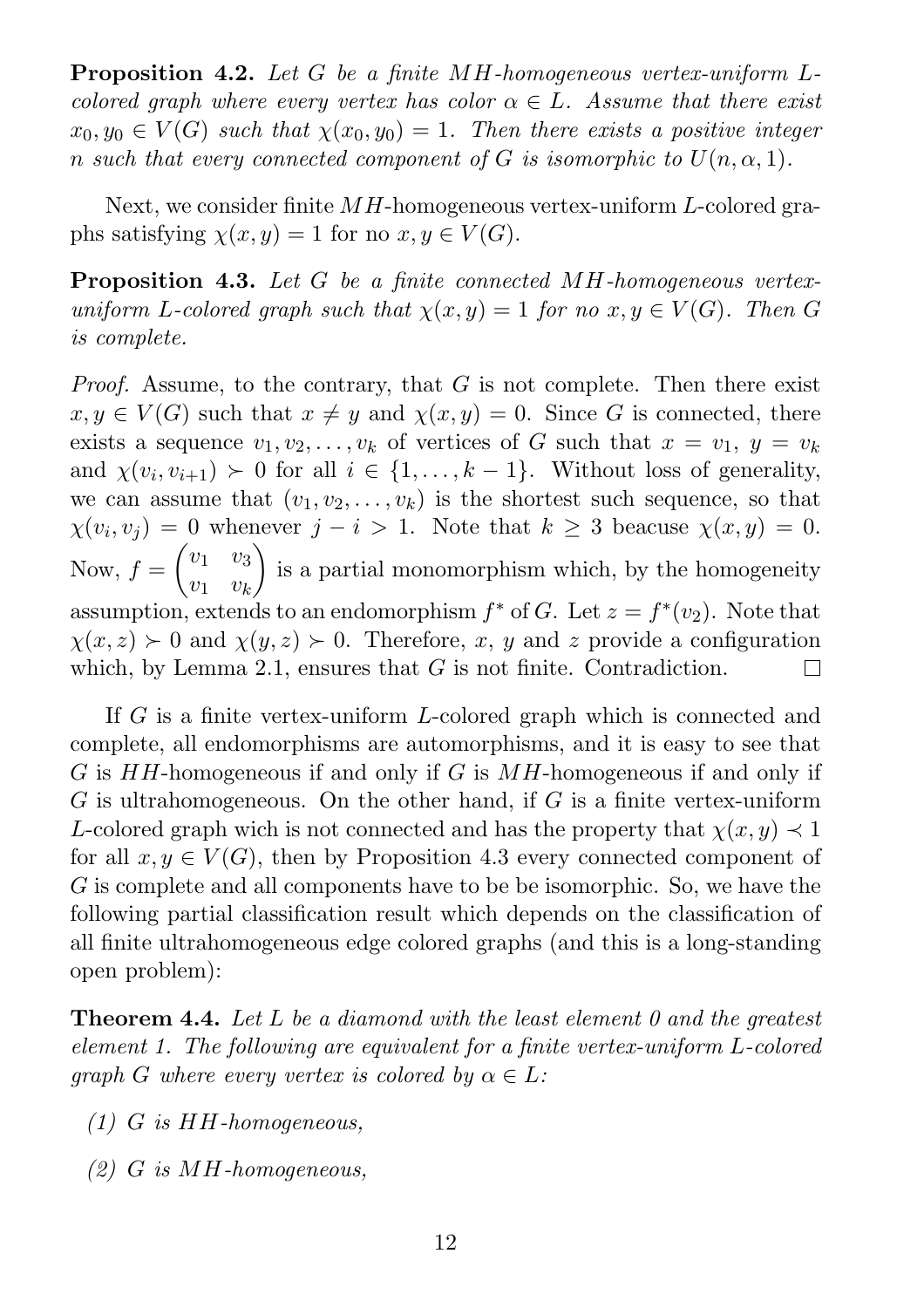(3) G is a disjoint union of  $k \geq 1$  copies of H, where

- $H$  is  $U(n, \alpha, 1)$  for some positive integer n; or
- $H$  is an ultrahomogeneous L-colored graph such that  $0 \prec \chi(x, y) \prec$ 1 for all  $x, y \in V(G)$  such that  $x \neq y$ , and  $\chi(x) = \alpha$  for all  $x \in V(G)$ .

However, if  $L = M_2$  is the diamond on four elements  $0, b, r, 1$  where  $0 \lt b \lt 1$ ,  $0 \lt r \lt 1$  and where b and r are incomparable (b and r stand for blue and red, respectively), we can provide the full classification as follows. For an  $\alpha \in M_2$  let  $G_{(\alpha)} = (V, E_{\alpha})$  be the (ordinary undirected) graph where  $E_{\alpha} = \{ \{x, y\} : \chi(x, y) = \alpha \}.$ 

**Theorem 4.5.** The following are equivalent for a finite vertex-uniform  $M_2$ colored graph G where every vertex is colored by  $\alpha \in M_2$ :

- (1) G is HH-homogeneous,
- (2) G is MH-homogeneous,
- (3) G is a disjoint union of  $k \geq 1$  copies of H, where
	- $H$  is  $U(n, \alpha, 1)$  for some positive integer n; or
	- $-$  H is vertex uniform,  $H_{(r)}$  is one of the Gardiner graphs and  $H_{(b)}$ is its complement.

As the example below shows, Theorems 4.4 and 4.5 cannot be extended to finite L-colored graphs where L is a diamond and graphs are not required to be vertex-uniform.

**Example 1** Let G be an  $M_2$ -colored graph on four vertices  $a, b, c, d$  where the vertices and the edges are colored as follows:  $\chi(a) = \chi(b) = r$ ,  $\chi(c) =$  $\chi(d) = b, \chi(a, c) = \chi(c, d) = \chi(b, d) = r, \chi(a, d) = \chi(b, c) = b$  and  $\chi(a, b) =$ 0 (see Figure 5).

Then G is clearly an  $MH$ -homogeneous graph. To see that G is not an HH-homogeneous graph it suffices to note that the partial homomorphism  $f =$  $\begin{pmatrix} a & b \\ a & a \end{pmatrix}$ cannot be extended to an endomorphism of G.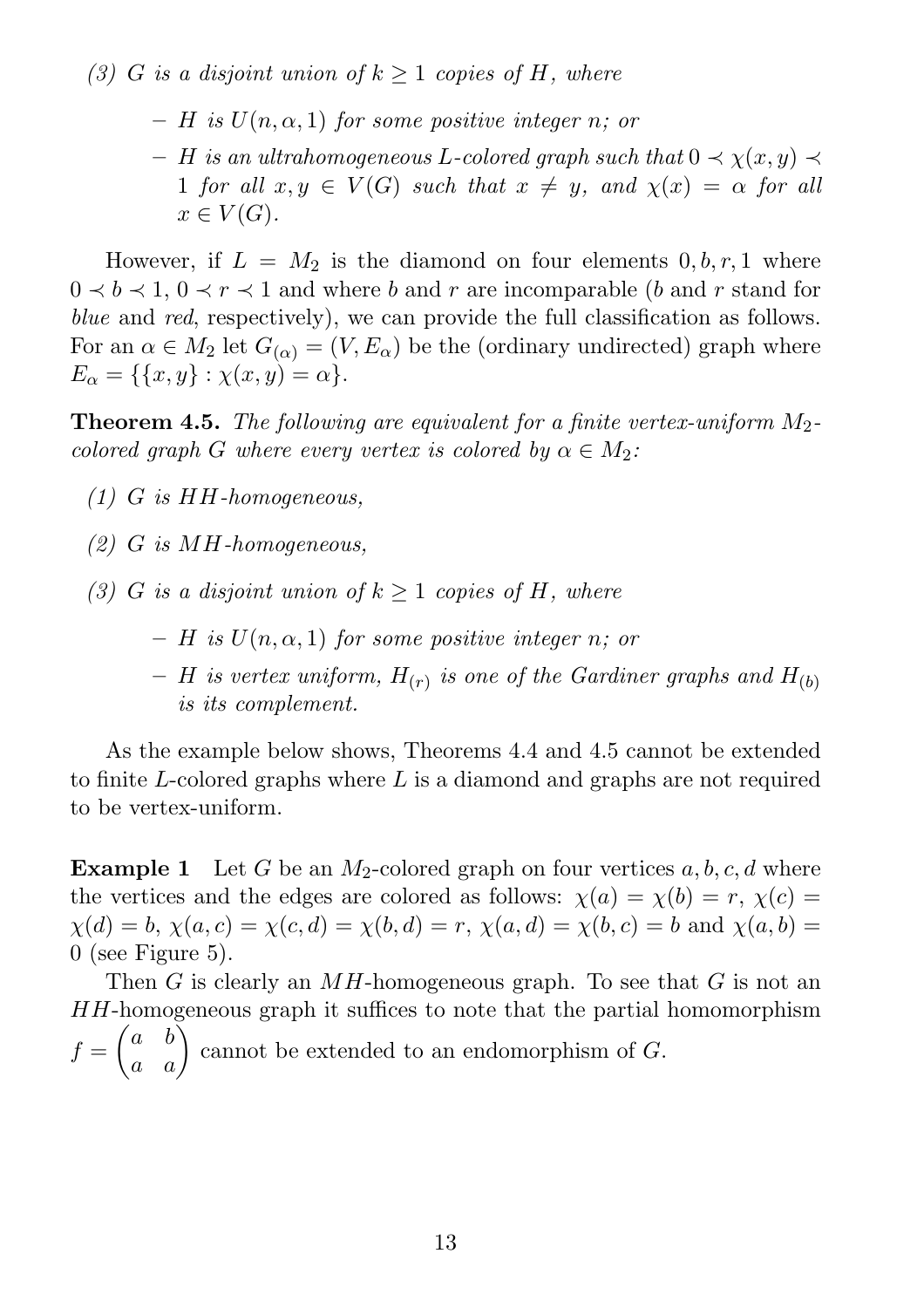

Figure 5: An example of a finite L-colored graph that is  $MH$ -homogeneous but not  $HH$ -homogeneous.

## 5 Concluding remarks

A simple relational structure presented in Example 1 can easily be generalised to provide a whole class of structures that are all MH-homogeneous but not  $HH$ -homogeneous.



Figure 6: A class of finite L-colored graphs which are all MH- but not  $HH$ -homogeneous.

The construction is depicted in Figure 6. Fix  $n \in \{1, 2, \ldots, \omega\}$ . (Note that in case  $n = \omega$  we get an example of a countably infinite structure that is MH-homogeneous but not HH-homogeneous.) Take two cliques both of size  $n$  whose vertices and edges are colored black. Join the vertices of these two cliques by fat gray edges. Finally, add two new nonadjacent vertices u and v colored gray, and join the two vertices and the vertices of the two cliques by black and gray edges as in Figure 6. Then, as in Example 1, we can show that this graph is  $MH$ -homogeneous but not  $HH$ -homogeneous.

A question that arises immediately is whether one can avoid the need for colored vertices at the expense of introducing loops.

Consider the finite edge-colored graph depicted in Figure 7 with no colors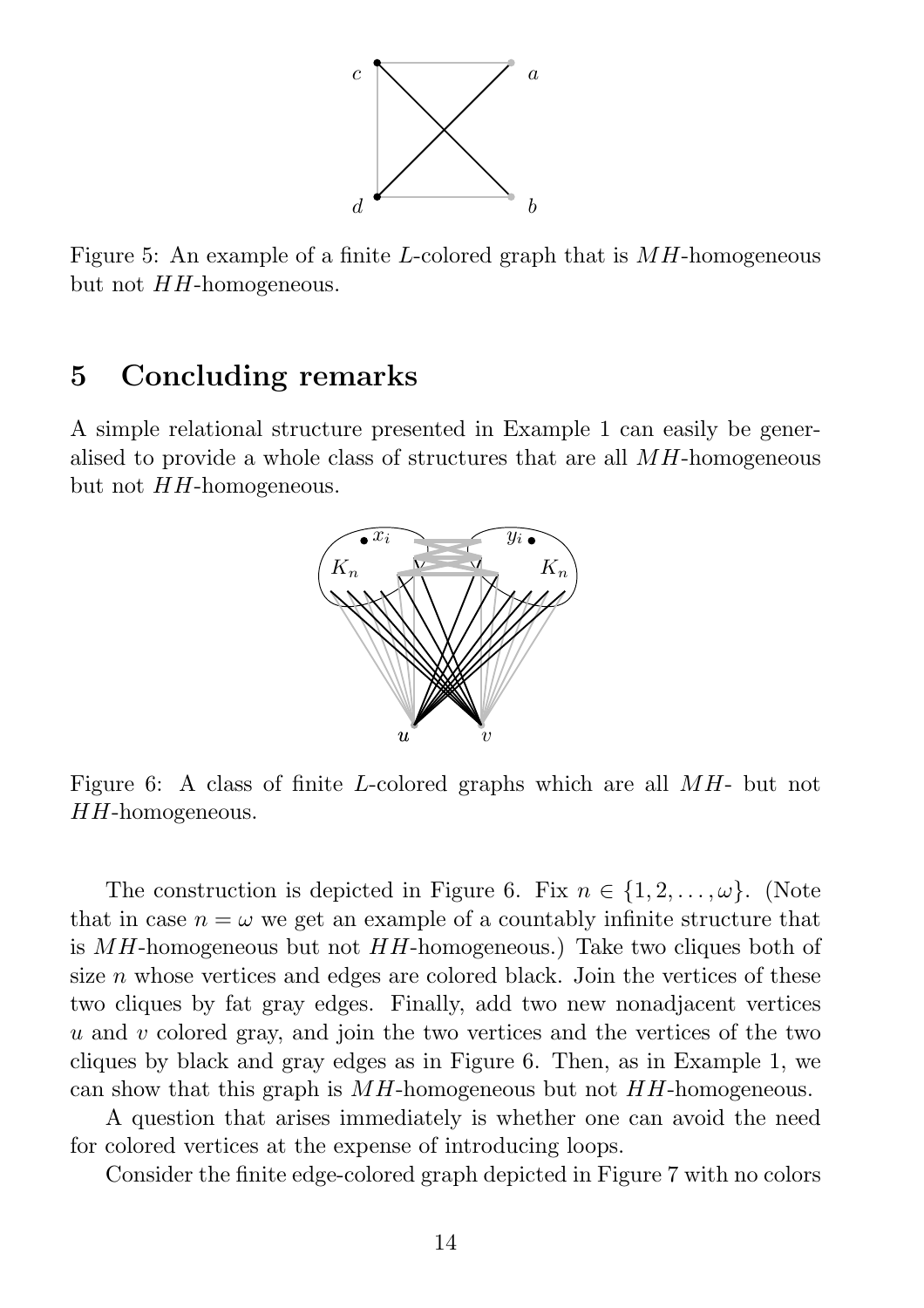

Figure 7: An edge-colored graph with loops that is  $MH$ - but not  $HH$ homogeneous.

assigned to vertices that we construct as follows. Given  $n > 1$ , take five copies of  $K_n$  and color their edges gray. Now join these cliques by complete bipartite graphs using two mutually disjoint 5-cycles where the edges of one 5-cycle are black, while the edges of the other 5-cycle are gray. Furthermore, add a black loop to each vertex.

This graph is easily seen to be  $MH$ -homogeneous. To see that it is not HH-homogeneous, consider a partial homomorphism unifying two neighboring cliques (this is possible due to black-colored loops). Then every endomorphism that extends such a partial homomorphism would enforce the existence of an edge colored both black and gray.



Figure 8: A digraph with loops that is  $MH$ -homogeneous but not  $HH$ homogeneous.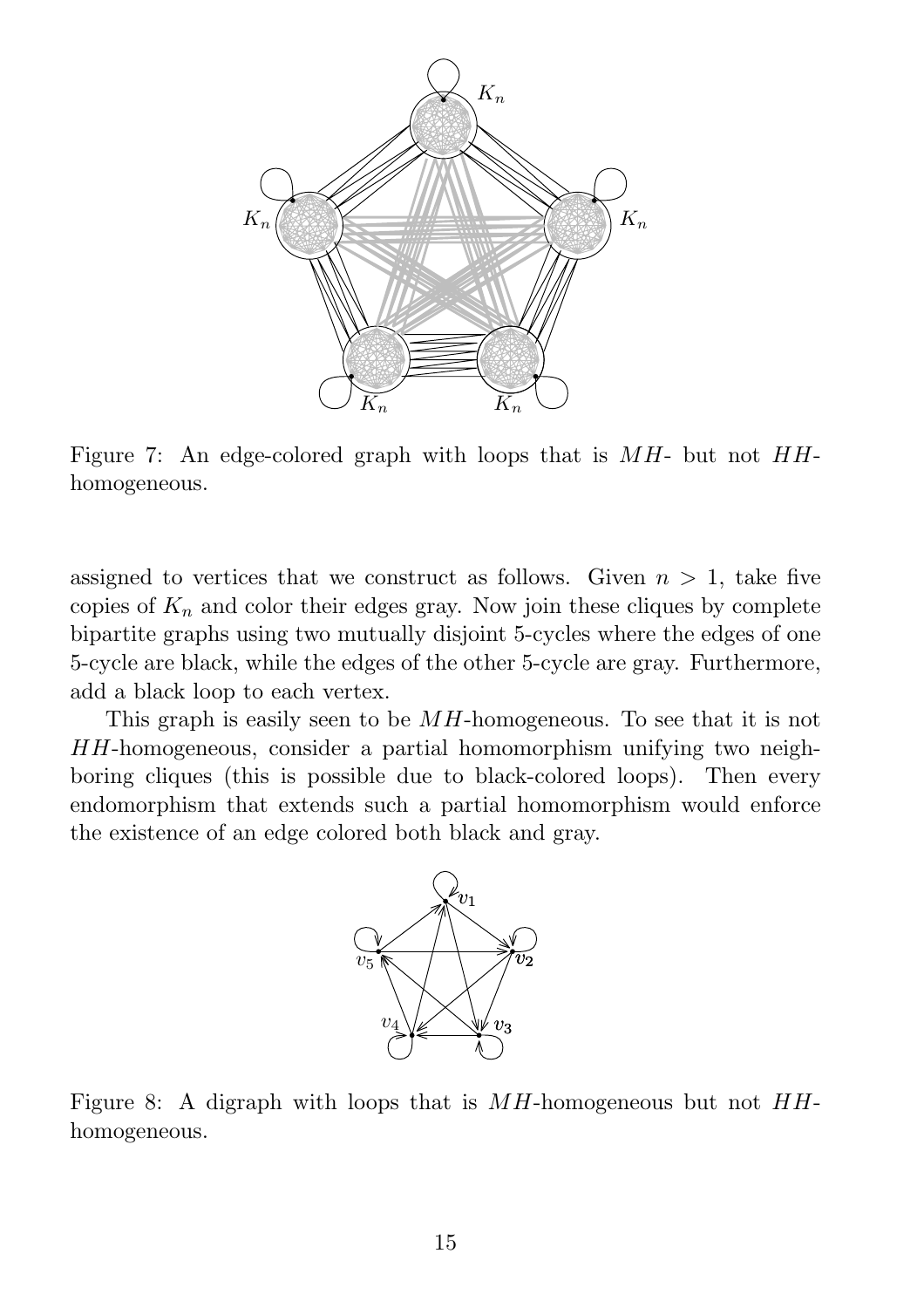Finally in Figure 8 we present a directed graph with loops that is MHhomogeneous but not HH-homogeneous. To see that this digraph is not  $HH$ -homogeneous consider a partial homomorphism  $f =$  $\begin{pmatrix} v_1 & v_4 & v_5 \end{pmatrix}$  $v_1$   $v_5$   $v_5$  $\setminus$ . Then every endomorphism that extends f would enforce the existence of a bidirectional edge.

We close the paper with several open problems whose solutions would be helpfull in understanding the structure of homogeneous L-colored graphs with respect to various types of homogeneity discussed in this paper. Let L be an arbitrary partially ordered set.

**Problem 1** Classify all finite HH-homogeneous and MH-homogeneous L-colored graphs.

Problem 2 Do classes MH and HH coincide for finite vertex-uniform L-colored graphs?

Problem 3 Do classes MH and HH coincide for countable vertex-uniform L-colored graphs?

## Acknowledgement

This work was supported by the Czech Science Foundation project Centre of excellence—Institute for Theoretical Computer Science (CE-ITI) number P202/12/G061, and by the Grant No. 174019 of the Ministry of Education and Science of the Republic of Serbia.

# References

- [1] R. Fraissé. Sur certains relations qui généralisent l'ordre des nombres rationnels. C.R. Acad. Sci. Paris, 237(11):540–542, 1953.
- [2] G. I. Cherlin. The classification of countable homogeneous directed graphs and countable homogeneous n-tournaments. Mem. Amer. Math. Soc., 131(621):161, 1998.
- [3] A. H. Schmerl. Countable homogeneous partially ordered sets. Algebra Universalis, 9(3):317–321, 1979.